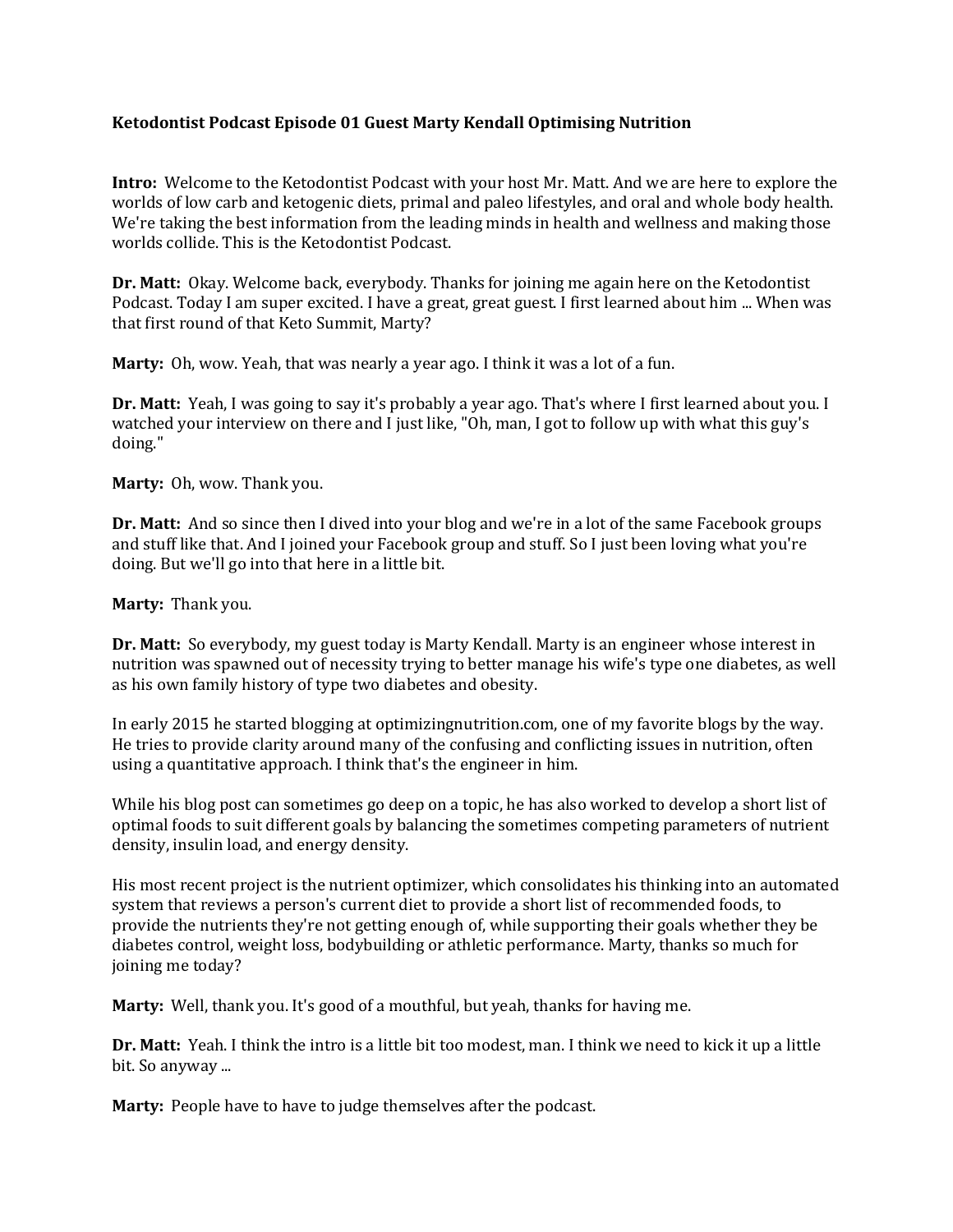**Dr. Matt:** So Marty, tell us a little bit more ... we hit a little bit on your introduction there. But tell us a little bit more about your story and your wife, what got you into this crazy world of nutrition science?

**Marty:** It's been a bit of a whirlwind rabbit hole that I fell into, and maybe five years ago so I started ... my dad started dabbling with nutrition and working out and kicking me in the butt and saying, "You'd have to do something about being a bit fat."

And I didn't listen for a while, and then finally came across he mentioned Rob Wolf and I started listening to his podcast, which could be better. I think was listening to number seven hopefully and way back when. And then I came across Jimmy Moore and listened to like thousands of his podcasts. And so it's just ... I was just another person bumbling around, trying to learn about nutrition and get my head around it.

Then I came across ... went to a low carb down seminar in Brisbane and met some amazing people, and they mentioned this type of one-group group. And got involved in that. It's all about Dr. Bernstein's method of managing diabetes for type one diabetics.

And I think at the time it was a very small group, and they were talking about getting death threats from people for not allowing kids to eat enough carbs. And so we've got on that.

And I suppose it has been a bit of a mental challenge to accept a diabetic shouldn't be eating carbohydrates. But once you got on and saw these kids having flat lined blood sugars on their CGMs, it was like, "Okay, maybe we can do this."

And I suppose my wife jumped in a little bit more on the deep end and got massive improvements and quality of life in insulin, and then I came across Jason Fung, and he had a bunch of really amazing videos, and that mentioned the food insulin index.

And I was digging on that, I thought, "Well, if insulin is not just about carbohydrates, it's about protein and fiber, perhaps as well." If I can better understand this insulin index thing maybe I can better manage my wife's diabetes and my own health challenges and struggles. And everybody as they get to 40 that they get a bit tubby and have to go and juice, have to do something a bit more.

#### **Dr. Matt:** Right.

**Marty:** So I came across a bunch of research out of University of Sydney, a thesis where they'd recently published big motor load of data. In Christmas holidays I downloaded that into a spreadsheet and started playing around with it. And as you would have seen on the blog I realized that insulin doesn't ... isn't proportional to carbohydrate alone. And high-protein foods will require insulin to metabolize. And high-fiber foods will require less insulin to metabolize.

So I played around with the download, basically a formula of that so I can better predict how much insulin would be required for a type one diabetic or just a normal person with a functioning pancreas, but they're not conscious of control it.

But then you can use that to control your ... to prioritize on the order your diet and to find foods that minimize your insulin requirements. For all the sudden you go, "Well, the foods that require the least insulin are the ones that are really ketogenic." But then at the same time they're processed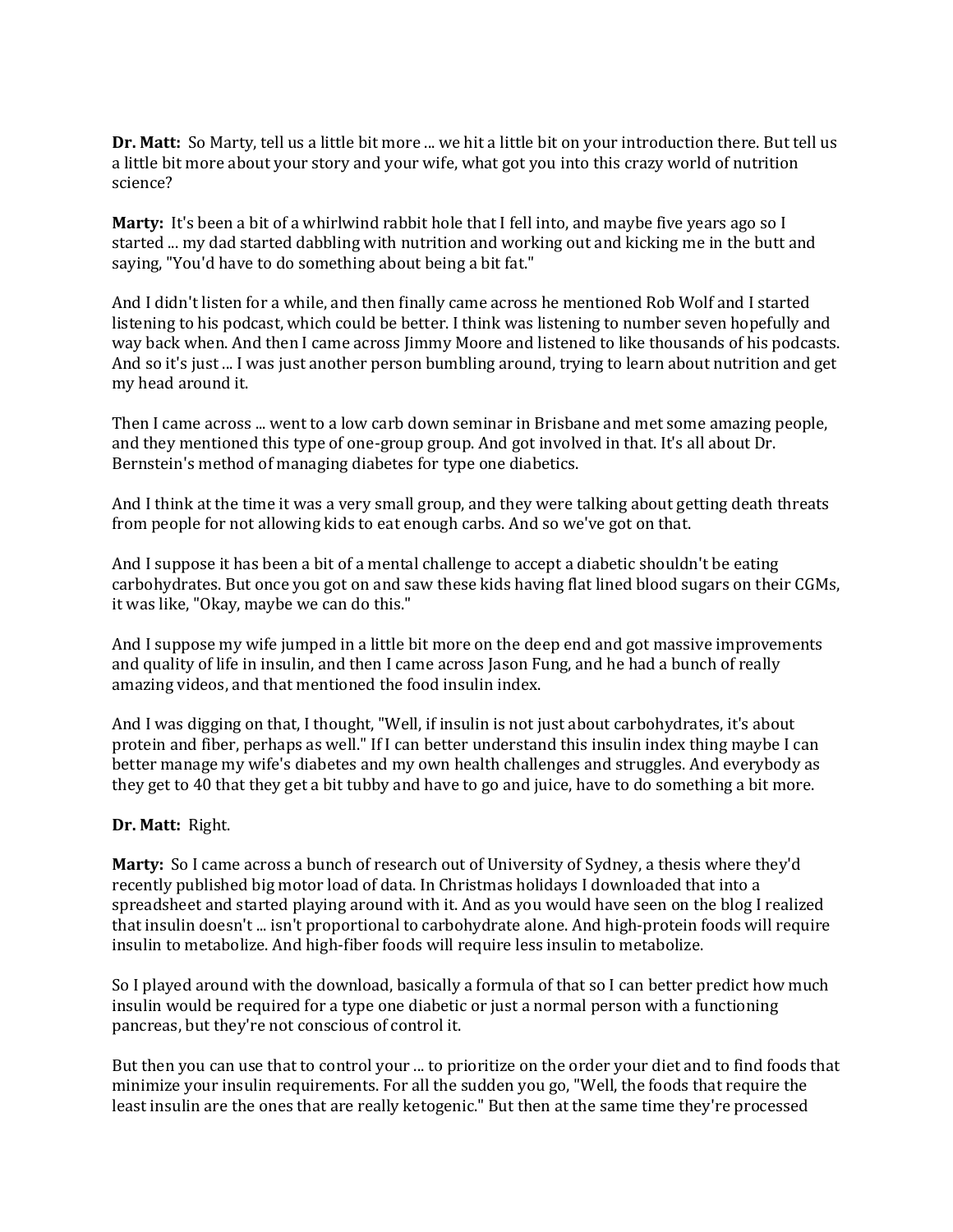essential oils, and butter, and olives and peanut butter that's so fantastically yummy and really good.

But at the same time from a Rob Wolf paleo headspace it's whether these things contain the vitamins and minerals at the same time. I'd really love that lung stuff, and I went, "Okay. How can I smash these two things together?" And from an engineering headspace doing multi-criteria analysis you can then join those two elements together quantitatively to take insulin load and nutrient density, and then tailor different food lists for different people.

So yean, that's how I got to where I am. And I've just continued to share those ideas and people come up with more questions and you see more confusion. I thought, "Well, how can I use numbers to better quantify that and explain things to myself and to other people?" So yeah, that's the blog and too much or all my spare time taken up.

**Dr. Matt:** Yeah, well it goes back to that saying, "What gets measured, gets changed." Right? Well, very cool. Because you're an engineer and not a doctor it seems like that gives you kind of a unique perspective on nutrient science. And I've seen a couple of other folks like you, Iver Cummings, for example, he's also an engineer who just started doing a deep dive on this nutrition science stuff. Tell me what is it about that possible engineering background that gives you this unique perspective, the one that kind of tackled this space?

**Marty:** I don't think there's anything magic, but I suppose Iver as well just went, "There's a problem here I need to solve for myself and I need to ... The current medical system is not giving me the answers I need for whatever reason. So I'm going to go into the detail and wade through all the detail to find something that works."

And I suppose the medical system thinks in terms of correlations and epidemiological data, where they look at, "What does this population do and maybe if you follow that whole population of 10,000 people and get a significant statistical relationship, we can say it's statistically significant and tick it off somehow." But engineers are supposed to go for a mechanistic approach and say, "Well, why does it work? If we move this, maybe this moves."

And for me being able to download the USDA food database of 8,000 foods and 50 different micronutrients in it, I was just like, "Well, this is a big playground. I can solve nutrition with a spreadsheet in a multi-criteria analysis type approach." And yet I just see so much confusion out there, and it's like, "Well, maybe this can help, maybe this can make a difference and contribute to the world out there." So it's been fun.

**Dr. Matt:** Oh, yeah, I think you're absolutely doing that. So and that's why I just wanted to have you on so bad is because I think this is a message that just has to get out there. I mean, nobody's talking about this stuff.

**Marty:** Thanks, Matt.

**Dr. Matt:** So going back to your wife, Monica, so she's been type one diabetic. Tell me a little bit about her history with type one diabetes, her struggles before moving into this analytic lower carb approach.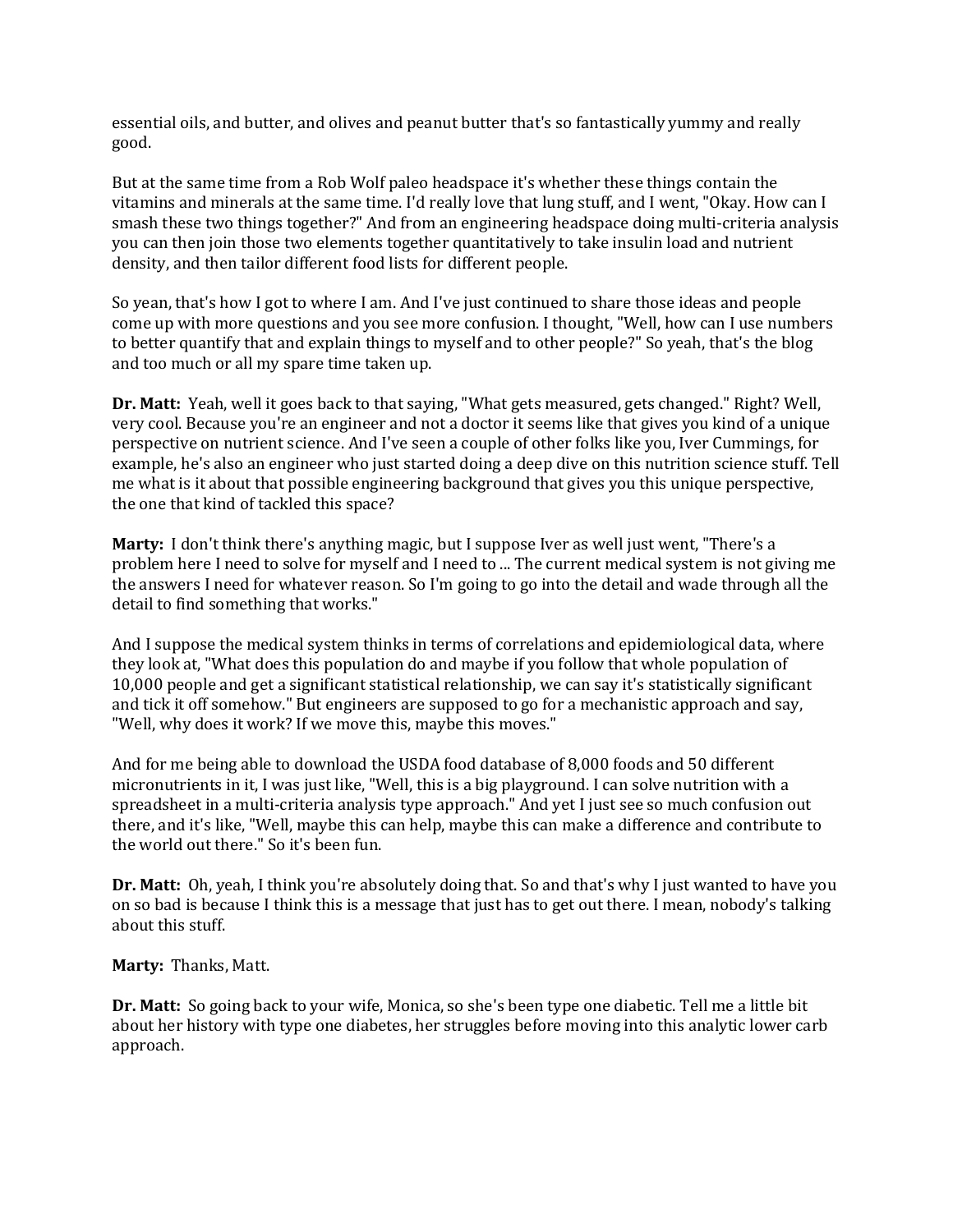**Marty:** Yeah. I supposed there's just not a lot of clarity in advice for diabetics. They're advised that take a lot of carbohydrates, and when she was first diagnosed they were jamming so much carbohydrates.

She tell stories of that she was hiding the toast in the pot plants, because they were just giving her so much yogurt and toast and whatever and cereal to eat, because they were wanting to get carbohydrates into her, and then she's going ... she has the dose, and she's never seemed to get clarity advice, an advice that she could apply and make work.

And just as you get older it gets harder and harder. And then I suppose we got married and we found a doctor that had some really good knowledge about diabetes and type one diabetes and gave us good education of how to dose with insulin versus carbohydrate and improve things a lot there.

So just live in with it day to day we both learnt a lot and how to quantify it. And when you want to have children it's really important to learn, because you get all these scary things about kids that don't turn out too well with type one diabetes. It's really out of control. Blood sugar. So it's a unique motivation to learn a little bit. And we got two beautiful children, so that must have worked out okay.

But then I supposed ... Yeah, it's just that rollercoaster of insulin, carbohydrate, insulin, carbohydrate. And Bernstein says it's the lower small numbers that you can't ... If you've got a large amount of carbohydrate and a large amount of insulin you never quite match those things up, so you're always on this rollercoaster, up and down, and up and down. And your mood correlates with that and your energy levels, because basically your dose from so much insulin you can't access your own energy, so you're lethargic.

And yeah, so when she was able to produce insulin dose she became more insulin sensitive and energy levels improved and moods improved and she's gone from being able ... dropping the kids off at school and coming in for a nap and doing a bit of housework and going back and pick up the kids and coming home and having a nap to being able to work three days a week all day as a teacher. And the quality of life is much improved.

Diabetes is always going to suck but you can manage it better and it's been a good journey, and definitely worth the investment of time.

**Dr. Matt:** Yeah, you can make it to where it doesn't necessarily run your life. It's something that you have to work around by all means. But it doesn't control, take control anymore. So very cool.

**Marty:** Yeah, and you see kids at the type one group who are just completely thriving and maxing it out and doing so much better than everyday kids are eating garbage, and that's thriving because they're paying attention to the nutrition even if they have to drive a manual pancreas.

**Dr. Matt:** Yeah, so very cool. Starting off you had mentioned Rob Wolf, you mentioned learning from Jimmy Moore's podcast, learning from type one group.

**Marty:** He's had a lot of great guests.

**Dr. Matt:** When really diving into the science of all this, were there any particular resources or studies or doctors' works that really kind of guided you down the things? Or is it just kind of a little bit of everything from everywhere? Tell me a little bit about that?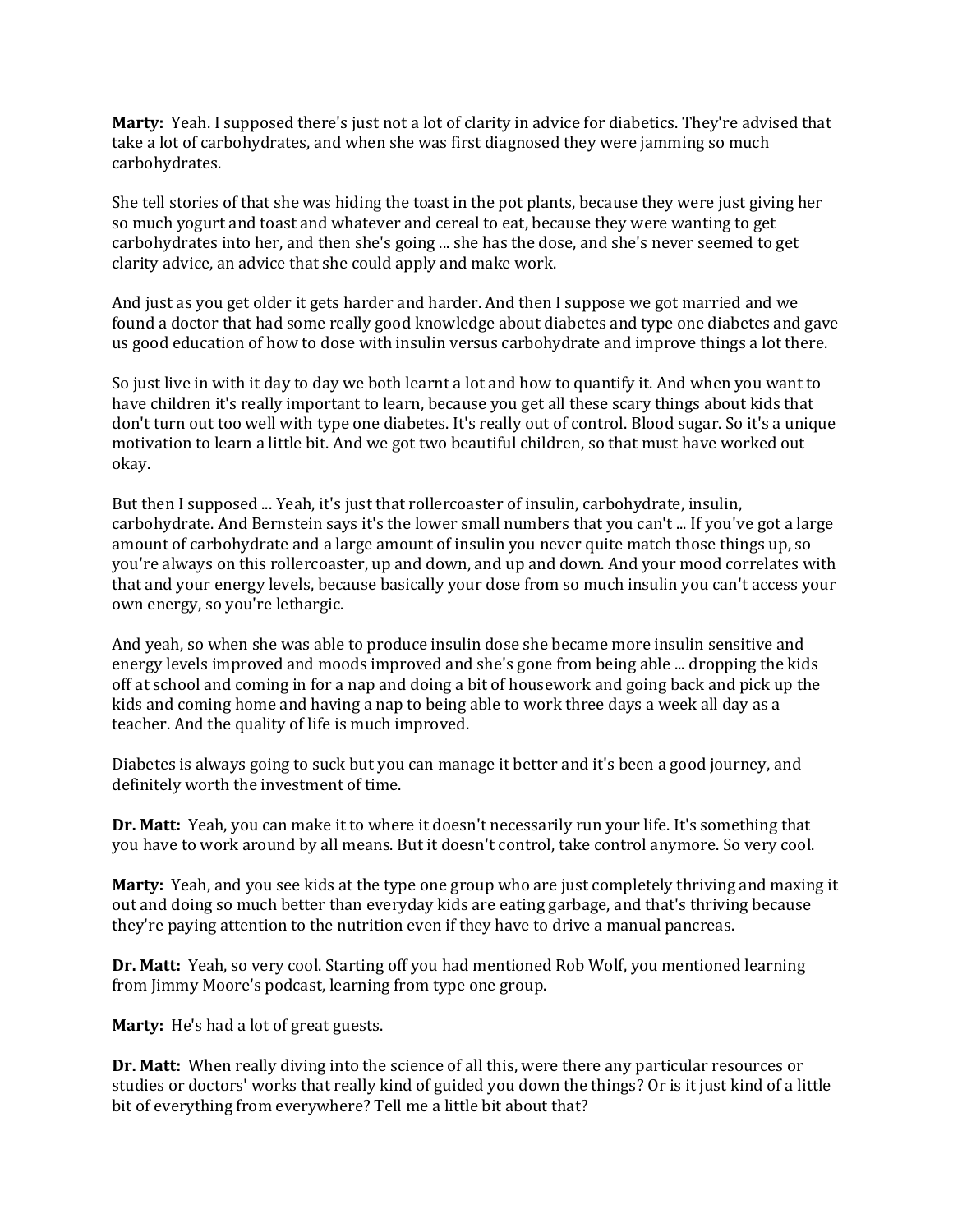**Marty:** Yeah, I supposed a little bit of everything from everywhere over all. Maybe Paul Jimenez has also got some really good thoughts on nutrient density and nutrient handling that's been an influence. There's Joel Fuhrman who also look at nutrient density and also Matt Lander has done some really interesting work in nutrient density.

So I'd tried to pick up what they've done before and read all I could, and then scan that a little bit. I wish they continued that a little bit further so I that I work out what they did and crack the code and now I can just play with it myself.

**Dr. Matt:** Yeah, you're really good, stretch your legs on this stuff.

**Marty:** Yeah, I thought that this is something that needs ... that hasn't been taken to its full potential and needs to get out there, because what is nutrition but nutrients. And if you can quantify that then you can prove that something's nutritious rather than just being a simple belief system that ends up coming down to a really just sector rather than the science.

But I started an optimizing nutrition Facebook group that you're part. And I supposed over the last two years it's been every day getting out to all my amazing new friends from all over the world, sharing all these amazing studies that just blown my mind, and stretch my brain, and educate me, and challenged me.

And just because I started ... happened to start the group, it doesn't mean that they give me any respect for any stupid ideas that I have. So that really keep on my toes and I've got some amazingly intelligent friends that just blew my mind and really inspire me to continue to learn to keep up and be a part of that community.

So it's just the hive mind of the internet that enables you to connect with people who are geniuses all over the world. And it's a great learning environment.

**Dr. Matt:** The internet is really ...

**Marty:** And you don't have to ... Yeah.

**Dr. Matt:** I was going to say the internet has really kind of struck the world a little bit.

Marty: I was just going to say you don't have to ... Yes, yeah. It's amazing. Yeah, you dont' have to be a medical professional to be a part of the discussion.

**Dr. Matt:** Right. So tell me a little bit ... there's a lot of ... we talked about misinformation and dealing with this whole everybody's ... some people are like very much it's all about the macros, some people are like screw the macros, it's all about the micros. Well for our listeners who are new to this let's talk a little bit about macronutrients versus micronutrients.

Macro is being your big level, your proteins, fats, carbs, that type of stuff. Micronutrients being more of your vitamins, minerals, electrolytes, that type stuff. Let's talk a little bit, what's your take on that? This whole macros versus micro approach, what seems to be the larger driving factor for health overall? Or is it the blend of the two, kind of how I see it?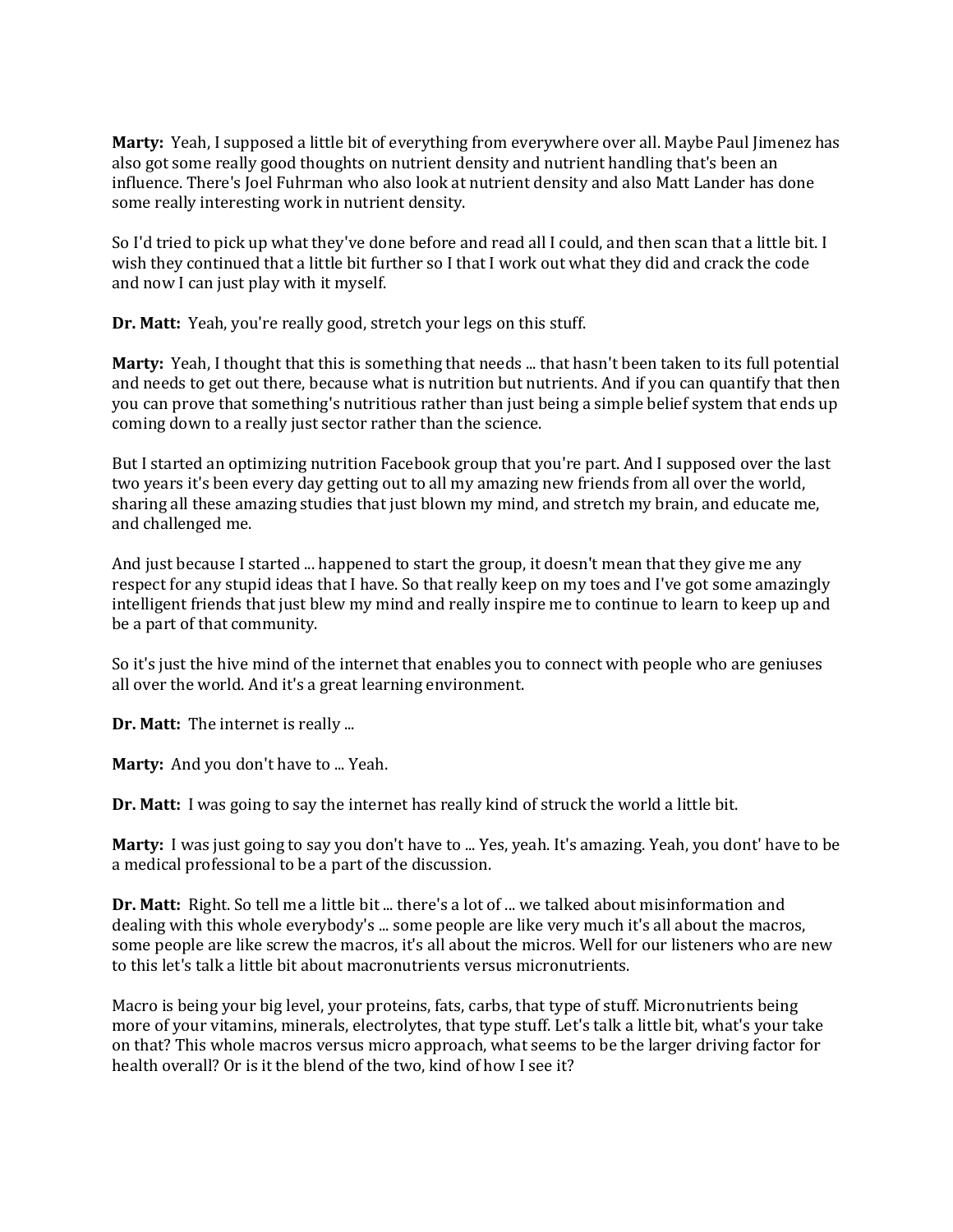**Marty:** Yeah, I agree. I think it's just one fact that you can't say, "I need to avoid saturated fat or avoid fat or avoid carbs or get high low or low fat." Because if you go to any extreme individual parameter it just doesn't quite work.

So the good thing about low carb is it eradicate most processed grains and sugars, which are also happens to be very low nutrient density, they're very nutrient poor. So effectively at that point when you're just getting sugar and processed grains I think you're going to get your body's ... your appetite's going to get ... Well, you're not getting much potassium, magnesium, calcium, whatever, like protein, so I'm going to keep on eating until I get enough of those micronutrients down the pie hole to feel good.

So I think that's part of, yeah, basically the problem is that we're not ... our processed foods that is colored and flavored to taste like nutritious primal food is just not anymore nutritious. So just because you pick it up and it looks and tastes amazing, doesn't mean it's actually nutritious for us. So that tricks us into basically just suffer failure because that food is ... it doesn't actually have nutrition. It's flavored and colored to taste like it is the most nutritious thing out there.

So once we get rid of those foods then, like basically said, "You've done the primal training." Once you've taken those process foods out your palate is better able to find micronutrients that you need. Yeah, but at the same time you can approach it from a micronutrient approach that if you get enough of the hard-to-find micronutrients, the macronutrients look after themselves. But at the same time if you're type one diabetic or need therapeutic ketosis, then perhaps you need to tweak the macronutrients a little bit more to decrease your carbs. And if you're really trying to manage some situations you need therapeutic ketosis for maybe protein is a legitimate consideration there.

So yeah, they're both interrelated and I've tried to engineer a system that takes all those into account and says who are you? What are your goals? What's your current situation? And then track you from sick to retrain you to be well and then not need any tools. And you can just go roam wild and free and go, "Yeah, that tastes good because it is good."

**Dr. Matt:** Right.

**Marty:** And you can trust your appetite again.

**Dr. Matt:** And that's what I love about what you're doing because it's getting us to this whole individualize nutritional approach which I think is so important. Rob Wolf talked about that in his newest book Wanted to Eat, and he's talked about doing a 30-day reset and then doing a 7-day carb test to find where you're at on the spectrum, what can you handle, what can't you handle, and all of this stuff.

**Marty:** It's really important.

**Dr. Matt:** And I think what folks like you, Rob, and other folks who are taking this individualized approach, I think this is where the future of medicine, where this future of nutrition really needs to go. Because we try to fit everybody into this box, it's one size fits all system. It doesn't work like that.

**Marty:** Yeah, definitely.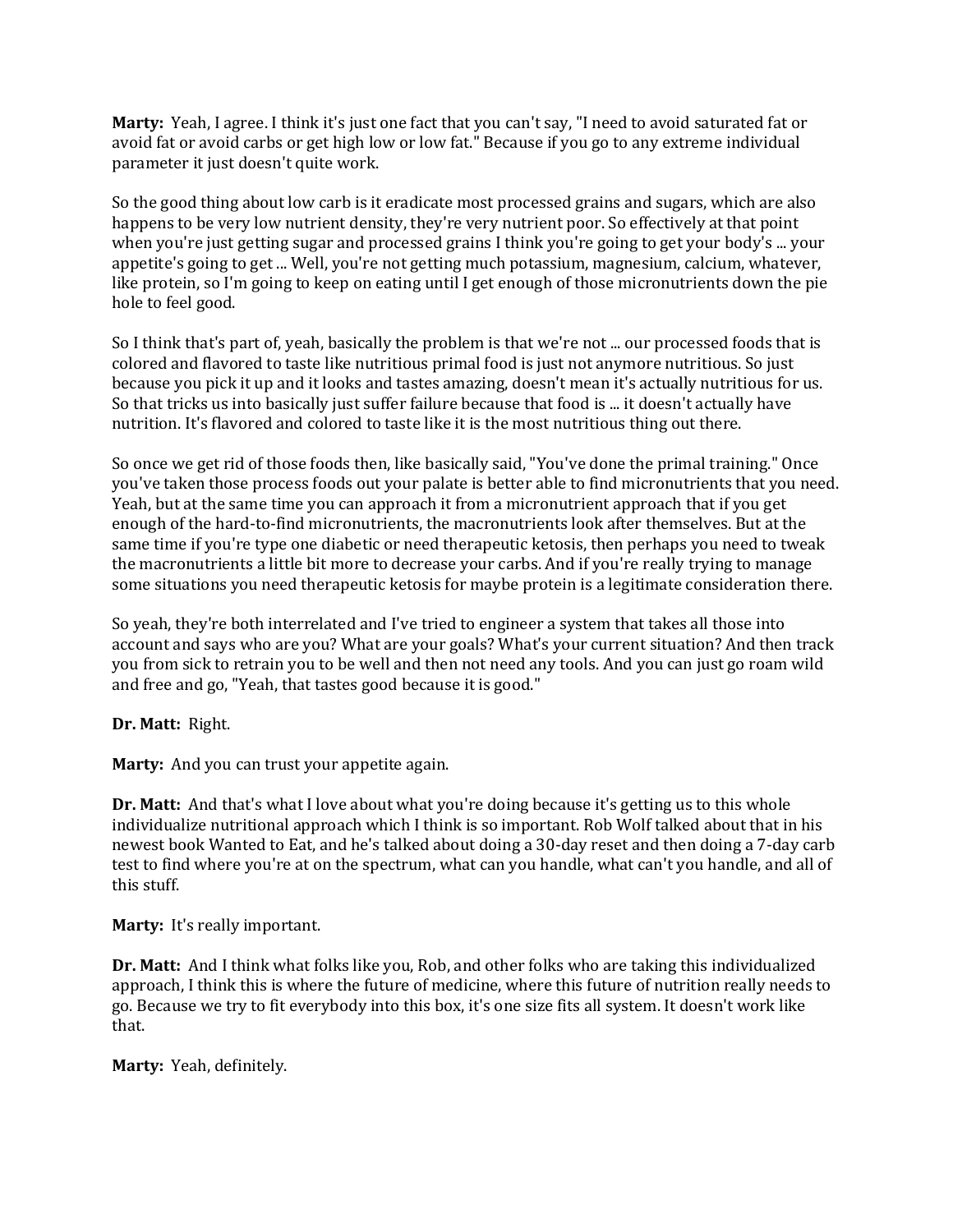**Dr. Matt:** Well, as you might have guessed I'm a big fan of ketogenic diets. I don't know if anything in ketodontist tips you off to that. However, I don't like to think myself as dogmatic or that it's the be-all solution for everybody. It's just like a lot of my coaching clients, a lot of them ... because keto is kind of a buzzword right now people and it's kind of all the rage.

And so they come to me expecting to be put on a ketogenic diet. And sometimes I do, sometimes I don't, depending what really their goals are. So even though I like it I don't want to push it on everybody.

But it seems like us as humans were so tribal and we fall into these camps. And we subscribe to this and it's like there's nothing outside of my little world. I have to defend my little camp. And it just is kind of segregating the world of science and nutrition. So you have the hard core ketoers who might only eat eggs and bacon and steak, and then you have the low carbers, you have the primal paleo folks who are like absolutely no dairy, absolutely no legumes. You have veganism who just hate life and everything. No, I'm just joking. But like they're very much entrenched into their belief and thought process.

What's your thoughts on this whole segregation? Can't we all just get along?

**Marty:** Probably it goes back to the primal context, the primal, I was talking about Dunbar's number that you had a group of people that you could get to know, it's about 150 people. And everybody outside that was the enemy. So it's just primality on the internet, in the modern world, and we preached out because we're exposed to these people who are different to us, so they must be wrong and that's different, I couldn't mentally deal with that.

But I've learned a lot from hanging around in vegan groups, or Keto group, or primal groups. And everybody's got their element of truth, their little part of the elephant, the tail or the ear or task or whatever. And they'd

go on, "This is what an elephant looks like." But there are different people, different context, and different requirements.

Like I don't really personally care if you get your micronutrients from plants only or animals only, although people are very passionate about one approach or the other, but if you're a type one diabetic, you're going to need to think about the insulin load of your diet while still trying to maximize the nutrients.

If you're a cross fit athlete you're not going to survive on a weight loss diet, but if you're trying to lose weight then there's a different approach as well where you need to maximize the amount nutrients while minimizing ... with the minimum amount of calories. And so yeah, there's different contexts and you can get ... It all comes back to eat real food and feast well, fast well.

**Dr. Matt:** And I like what you said about really you need to focus on what you're really wanting to achieve. Like right now myself I'm in very much fat reduction mode. I'm still hitting the gym to get my resistance training in, so I get that protein sparing effect. But I understand that I'm not going to get power lifter strong when I'm only eating like a thousand calories a day on this protein modified ... protein sparring modified fast thing. You know what mean?

Like we need to focus, yes, we can focus on building back muscle or gaining strength or whatever. But we need to focus on first thing and understand that we can't necessarily have it all right off the bat.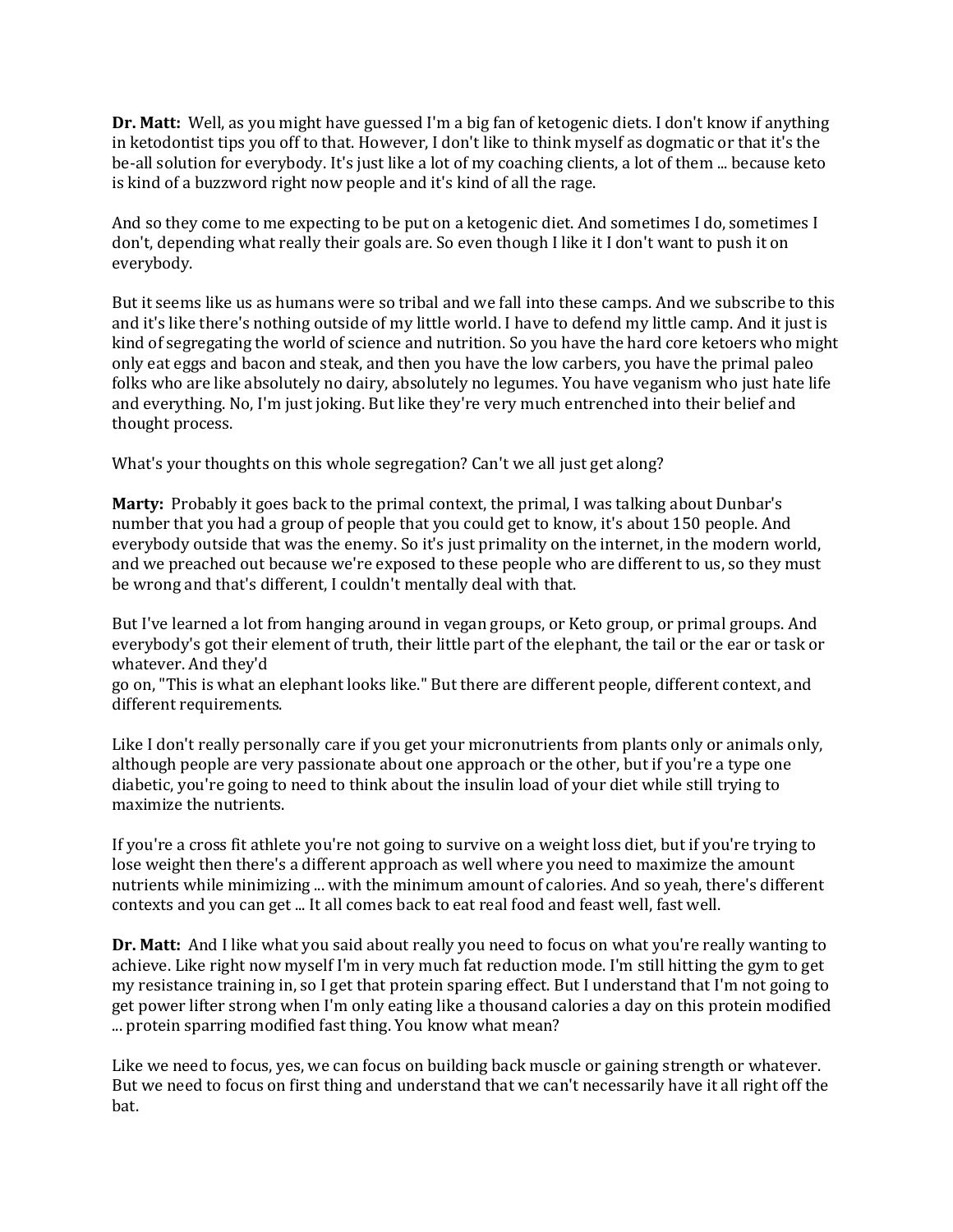**Marty:** Yeah, definitely. I think the most important thing is to say, "Well, am I diabetic? How do I normalize my blood sugars?" And Rob Wolf put it well that he said, "You need to tailor your diet so you've got the blood sugars of a metabolically healthy person." So I think that's my context and my headspace is.

But yeah, test your blood sugars. If your blood sugars go through the roof after eating what you normally eat, then hey time to refine that with reducing the insulin load to the point that you can get reasonably stable blood sugars.

But once you've got that you're probably going to lose some weight and feel a little better and get really jealous about whatever you just did. But maybe there's another point where like you're saying once you've lost a bit of weight and you feel a bit more energetic and you want to go to the gym. And three weeks ago I just started hanging out with Ted Naiman and Louis (Philip-Sager?) and whatever.

Online I've got these friends who are very intimidating, which I thought maybe it's time for me to go lift some heavy stuff. And it's amazing.

**Dr. Matt:** Yeah, I want to be in between them in a group photo that's for sure. Holy cow.

**Marty:** Yes, so all of a sudden your appetite changes when you're lifting weights and it's a whole different ... so yeah, you have to say, "Well, how do I respond to my appetite once I'm at that point?" And so it's different strokes for different folks. But you can quantify those things and that's my aim is to try and quantify different approaches for different people.

**Dr. Matt:** Yeah, depending on their goals and what they're passionate about. And I think that's really cool. I really do. A few minutes ago you had mentioned eat real food, balance this feast versus fast thing. If keto is a buzzword then fasting now is probably even more a buzzword.

Everybody's talking about fasting like it's some panacea that just manna came from heaven and God instilled fasting on all of us. It's like this has been around for awhile. But I think a lot of confusion right now with fasting is that there's so many proponents of different ways of fasting, you have the alternate day fasting, you have the 24-hour fast like in Brad Pylon's eat, stop, eat where you pick one or two days out of the week that you just don't eat anything. So if I was fast on Wednesday I eat dinner Tuesday at like 7:00, and then I want to get it again till Wednesday. Yeah, folks like that.

You have folks who promote the daily shortened eating window like Ori Hofmekler, and I probably just butchered that name. But Ori's book, the Warrior Diet, where he recommends, I think it's like a four hour eating window. You just pick four hours later in the day that you consume all your day's worth of calories. And you do that pretty much daily.

And then you have folks like, I think one mutual heroes, Dr. Jason Fung. He advocates the smart use of even longer fast when called for, maybe not for everybody. Probably not for severe renal failure patients and stuff like that.

But what are your thoughts on this whole fasting gig? Do you any particular style or schedule that seems to have the most all-encompassing benefits? What's your thoughts on this whole fasting things?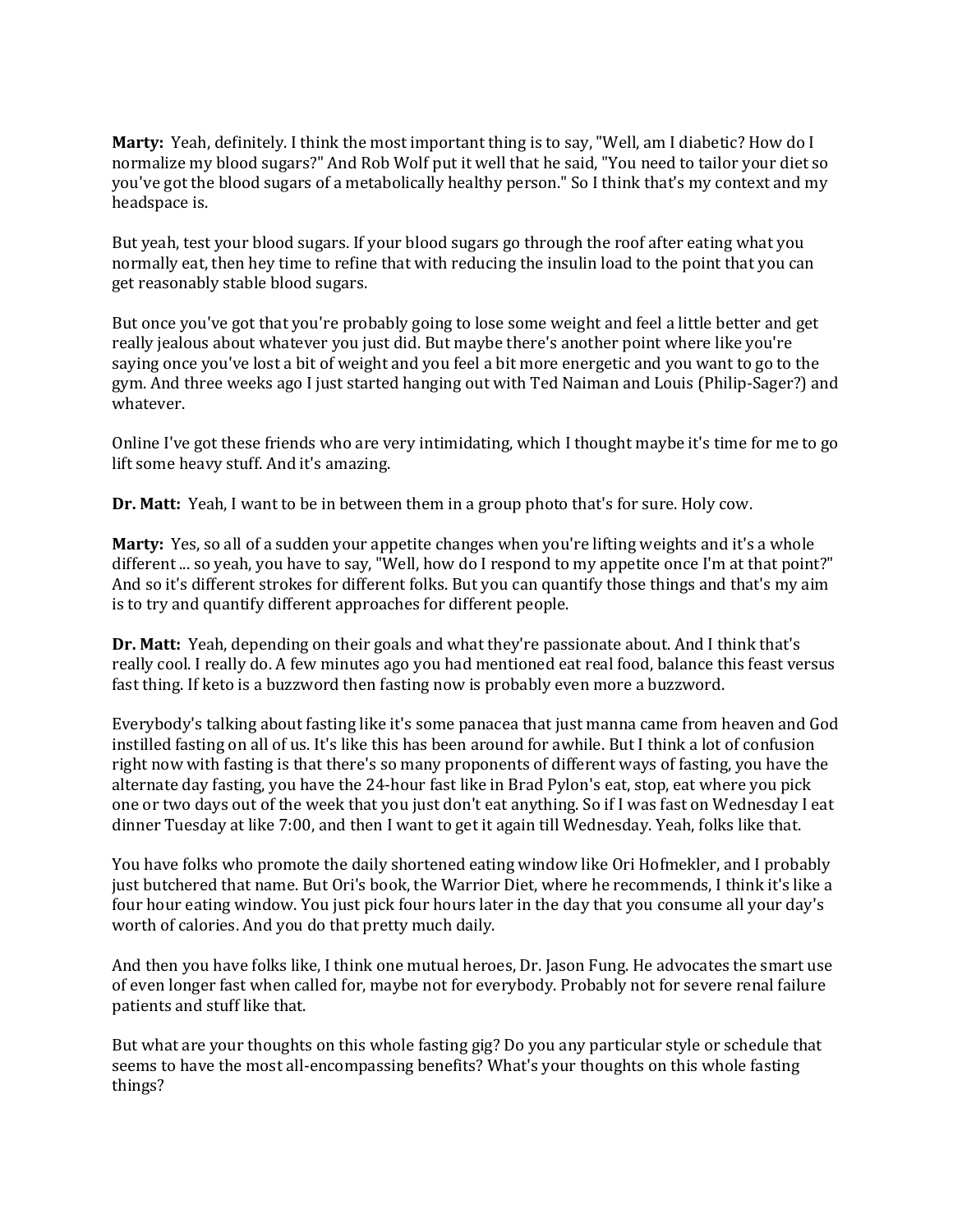**Marty:** Yeah, there's a whole bunch of thoughts. And I've gone down the rabbit hole a bit on this one too. And I've got a couple of blog posts on it. But I suppose a couple of thoughts up front is a guy Raymond Edwards from the Optimal Ketogenic Living Group always just says, "Feast well, fast well."

And it basically all comes down to that that you need to feast and then after you fast you need to make sure you feast at well as well. So and that ties into my nutrition that when you do feast you need to see that is replenishing the nutrients you didn't get over the last hour or two or 24 or 48 or five days or seven days or whatever.

So I think the best research probably says that it's best to eat when you wake up and have a bit of a compressed eating window. They call it early time restricted feeding that you eat when you wake up and don't eat too late in the day. But then practically ...

**Dr. Matt:** So I suppose you're kind of waking up with the kind of the Circadian Rhythm type of thing.

**Marty:** Yeah, yes. So get out in the morning and see some sun and eat, don't eat at 11:00. But at the same time for me, myself, I've got a family and our family meal is at night. And so it's hard to do that for everybody. But I don't think you need to get so stressed that your cortisol and your insulin are spiking just going, "What's my optimal feasting, fasting cycle?"

A couple of things that I've dabbled. I came across a really interesting study that basically showed that people could calibrate their appetite with their blood sugars. So if you're diabetic then high blood sugar is basically a sign you've got excess energy floating around in your bloodstream that needs to decrease and get out.

And if you're well fueled then maybe you don't need to eat for a little while. So I've dabbled for a little while of testing my blood sugar and saying, "Okay, my blood sugar has dropped below my normal average. Maybe it's time to eat. I feel a bit hungry."

And there's other people who have had really good success with tracking their weight and saying, "Okay, I'll get up and get on the scales and is my weight below my target weight? Yes, so it's time to eat today. Or if it's not then maybe I'll skip eating today."

And those sort of quantitative approaches I thinking are useful, because for me I've found ... I've got a bunch of 5-day fast, and a 7-day fast. And at the end of that you're going, "You have really earned that butter and cream and peanut butter, and where's the jar of peanut butter go? And bring me a type of butter as well." And all of a sudden you go, "Why am I not losing weight?"

So I think there's got to be some structure in that as well. It's not a magic pill. But at the same time I think it's good to let your insulin and blood sugars drop down as low as it can, because then that forces like a metabolic flexibility and a metabolic health that you can improve that that we don't often get when we're always eating all the time the way we've been educated to by the food companies basically.

**Dr. Matt:** Yeah, and the whole idea of the three squares per day being fabricated as kind of a societal norm, but that's not what we have been doing for the vast majority of time we've been on this planet.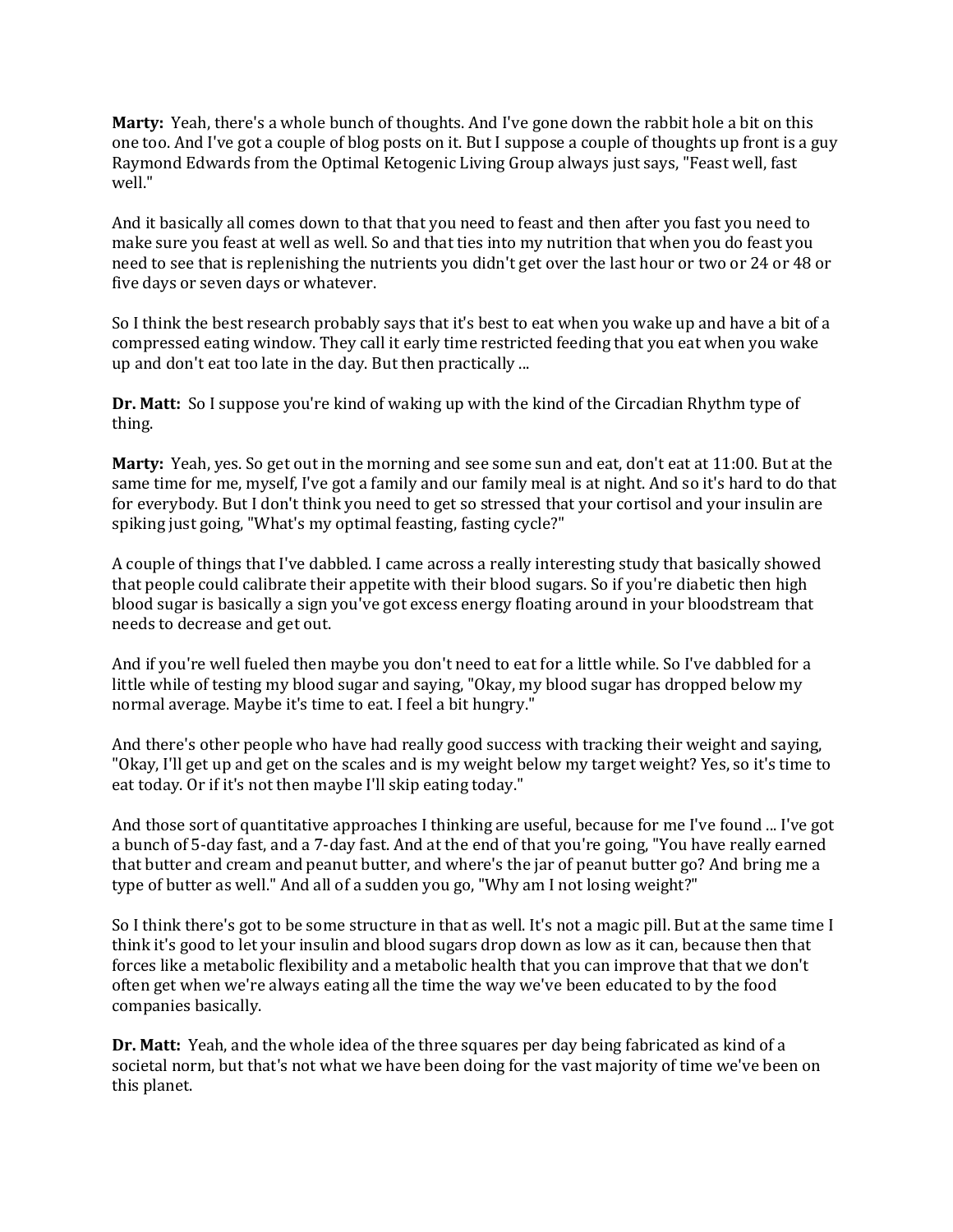**Marty:** Yeah, definitely.

**Dr. Matt:** I like what you said. And so folks listening to this whole fasting thing, don't think that you can go do a 24-hour fast and then hav your feast be a crappy pizza or some sort of nutrient void Chinese buffet, because like Marty's saying when you fast, you have to feast with the quality of foods and the micronutrients that you've been missing over that fasting period.

**Marty:** Definitely, and to tie that out like if you've been trying to fast to lose weight, then congratulating yourself with a liter of MCT oil is ironic.

**Dr. Matt:** Well, you'll lose weight but it's all coming out of you bowels if you drink so much MCT oil. The folks starting off with the MCT oil be able to like ... because there's the term disaster pants for a reason. So well one last thing with fasting.

So when if you have a person that you're doing your nutrient optimizer with and everything, and they're incorporating some sorts of regular fasting, how does that change what your recommendations are or what your protocols are? Does it change anything as far as their micronutrients or supplementation? Or do you just recommend still eat the same foods, just eat more of them at your feast point? Tell me a little bit about that.

**Marty:** I think the honest truth is one way or another if you're trying to lose weight you need to create an energy deficit. We don't behave as bomb calorimeter and calories are not that thick ...

**Dr. Matt:** Our body's aren't Styrofoam cups in the high school science lab.

**Marty:** Yeah, and we're very complex bits of kit and there's plenty of ... people say there's a metabolic advantage to Keto, but people more recently are saying, "Well, actually fat burns more efficiently and there's less losses." So from a straight calorie point of view potentially you may even need to ... if you're tracking everything from your My Fitness Pal, then maybe you need to eat less calories. But you feel more satiated and your appetite will be better and rah, rah, rah.

So it's complex. But I think what you need to do is make sure that you're not overeating. And some people fat satiety works, but sometimes it doesn't, and you need to bring in other parameters to make sure you're not overdoing it.

So does anything change? Not really, because in the end you're trying to get the nutrients you need over say a week, whether you get that through three small meals a day or one big meal a week or whatever. You're still trying to get .... you're trying to get the nutrients you need to thrive and survive.

And as you've experienced with protein sparring modified fast, if you're like ... if you want to lose body fat, then maybe you can drop your fat. And if you say there's no such thing as an essential carbohydrate, maybe you can drop your carbohydrate while still trying to get the micronutrients you need.

But do you need to you have some protein to maintain your lean muscle in the long terms? And you've mentioned the protein sparring modified fast which is an interesting varient of fasting and, yeah, which has got some traction lately and started some discussions and it's just another facet.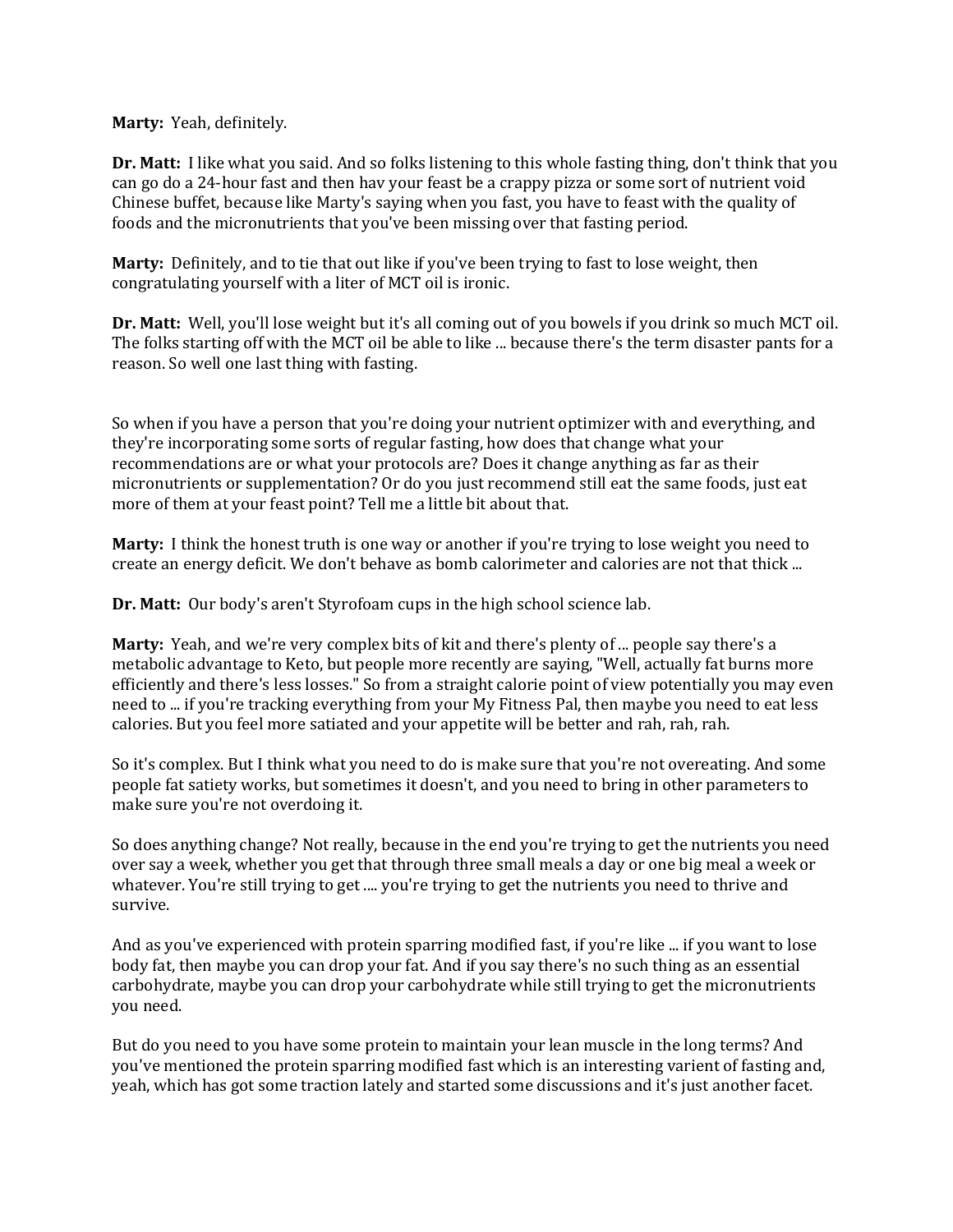**Dr. Matt:** Another rabbit hole to go down.

**Marty:** Another rabbit hole. But it all comes back to getting the nutrients you need without too much energy.

**Dr. Matt:** And I totally agree. One thing that had really shifted in my thought process, in my headspace the last few years was I was ... I used to be a very much it's all about hormones, calories don't matter type of thing. And as Luis from Keto Gains mentioned, and sometimes when he talks, going keto, going high fat, unlimited fat, add butter MCT to your coffee every day, all that stuff.

That's all great and you get some benefits and it will work until it doesn't. And that's what happened with me. I mentioned this in my first, very first episode, episode 0.0, so listeners if you want to hear my back story on this, go back to that episode where I also mentioned Marty's work quite a bit and I linked to his protein sparing modified fast blog post. So go check that out and I'll probably link it here again as well.

But one thing that's really changed in my views over the last year or so, when I really learned about you, I learned about Luis, a Ted Naiman. And it just really opened my eyes that if you're already ... if your body's already high fat, you might not need to ingest tons of fat. And once I finally wrap my head around that, that was kind of a wake-up call for me.

And I lost a good 30, 35 pounds just doing keto, just not tracking anything, just having plenty of tasty fat, doing my buttered coffees, all that stuff. And then I plateaued right around 320 to 315.

## **Marty:** Wow.

**Dr. Matt:** And I just could not move the dial any more after that. And the lowest I would ever get was 312 and I could not get through that wall. And so then I started learning about this protein sparing modified fast thing, so I just adopted that a bit about week, almost a week and a half ago. So probably nine days. And I'm already down eight pounds, well past down the 312 mark that I could never do.

#### **Marty:** Awesome.

**Dr. Matt:** So a step, a jumpstart that I needed.

#### **Marty:** Congratulations.

**Dr. Matt:** Thanks. Dealing with that protein ... getting kind of segue-waying from PSMF to dealing with protein, that seems to be another debate in this whole keto, paleo, low carb world that people are really getting pretty riled up about, which I don't quite understand.

But what are your thoughts on the science of protein and the levels that people should be eating? Protein seems to be shunned by some folks in keto worrying about ... Well, let's talk about that first, the keto folks worrying about the insulin effects of protein and gluconeogenesis, and all those potentials with ingesting protein. What are your thoughts on that? Give my listeners a little bit of the download there.

**Marty:** Yeah, makes me wonder how Grok survived without My Fitness Pal to track his mammoth in-take.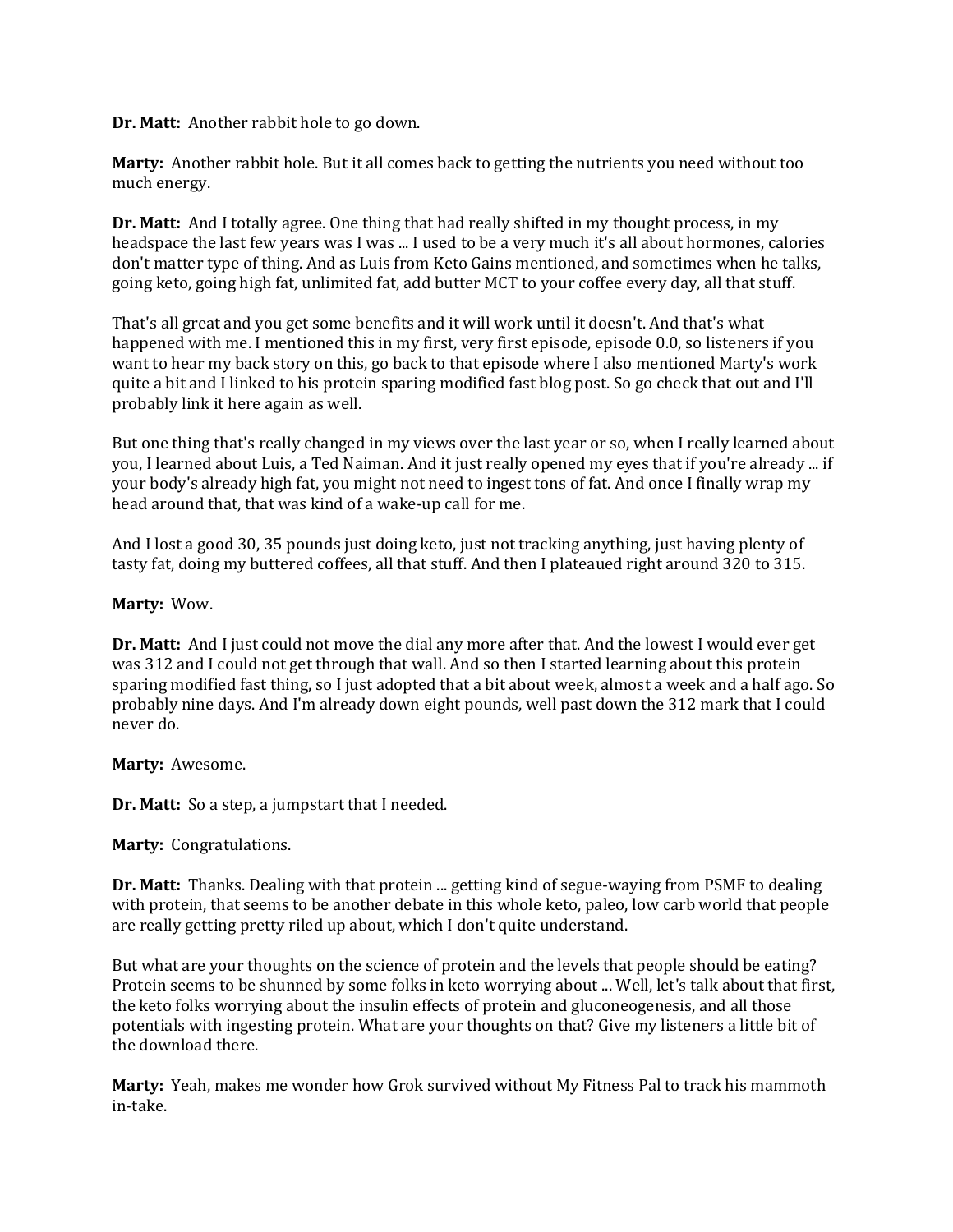**Dr. Matt:** And his Fitbit to count his steps all the way, and yeah.

**Marty:** So just stepping back to the process you described. I think a lot of people get ... Keto is booming at the moment, because I think a lot of people at the other extreme say everybody's locked into sugar, high fructose corn syrup, fake manufactured foods that are highly insulinogenic. So all the sudden we give them permission to down the butter and the bacon and your eggs.

And your sky high insulin level start to plummet and all of a sudden though all those fat stores are unlocked and they flow out and you feel not so hungry and you're losing weight and it's like ... like your experience, "This is fantastic." But then there's a point where you start to plateau because the fact is it only works so far. And then you think at that point, you have to go, "Well, I've plateaued. Where do I go from here? How do I start to increase my nutrient density and maybe stop unlimited fat, but start to say, 'Well, how do I manipulate this to all our fat to come from my body?'"

And if you're insulin resistance, if you're dosing with insulin, if you're a type one diabetic or type two diabetic, you're dosing with insulin, it's useful to understand how insulin affects your body and how much insulin you need and how the food you eat will affect that.

And I think some of my work from a couple of years ago when I first discovered all this with the insulin index and graphing that. People went on, "Well, we need to avoid carbohydrates and we need to avoid protein, because that's insulinogenic." But it's taken me a couple of years to wrap my head around this whole is protein a bad thing?

And I suppose that the short story is that ... The body makes sure it gets enough protein. It will seek out protein. Your appetite will keep on ramping up to prevent your loss of lean muscle mass. And if you try to avoid protein, then there's a risk that your body will have to chew through a whole lot more calories to get the protein it needs as well as all the micronutrients.

So I think from our diabetes perspective it's important to understand what protein does and how the liver works and what gluconeogenesis really is. And I supposed just go through that like you said. So gluconeogenesis is production of new glucose from things that aren't glucose, so types of protein and to some extent your fatty acids in terms of the glucose in times of die, dispair, when it really needs it.

But at the same time the thing to keep in mind is that the body doesn't really enjoy doing that. It's hard to do. It takes a lot of excess energy to do that. It doesn't actually yield a lot of energy when it does that. That 30% of the calories the energy is lost in doing that.

**Dr. Matt:** I see. So it's not a very good yield as far as the energy it gets for the energy it consumes to get that.

**Marty:** Definitely. It's an expensive process. And if you keep on ... I talk about rabbit starvation, if you keep on eating lean meat, you get to a point where the body says, "Look, I've got enough protein. I've replenished my muscles. I've replenished my new neurotransmitters. My blood is full of that little bit of protein amino acids that it can take. If you're going to keep eating, give me the chocolate bar or the butter or something else other than protein because I can't keep using this stuff. Just stop it."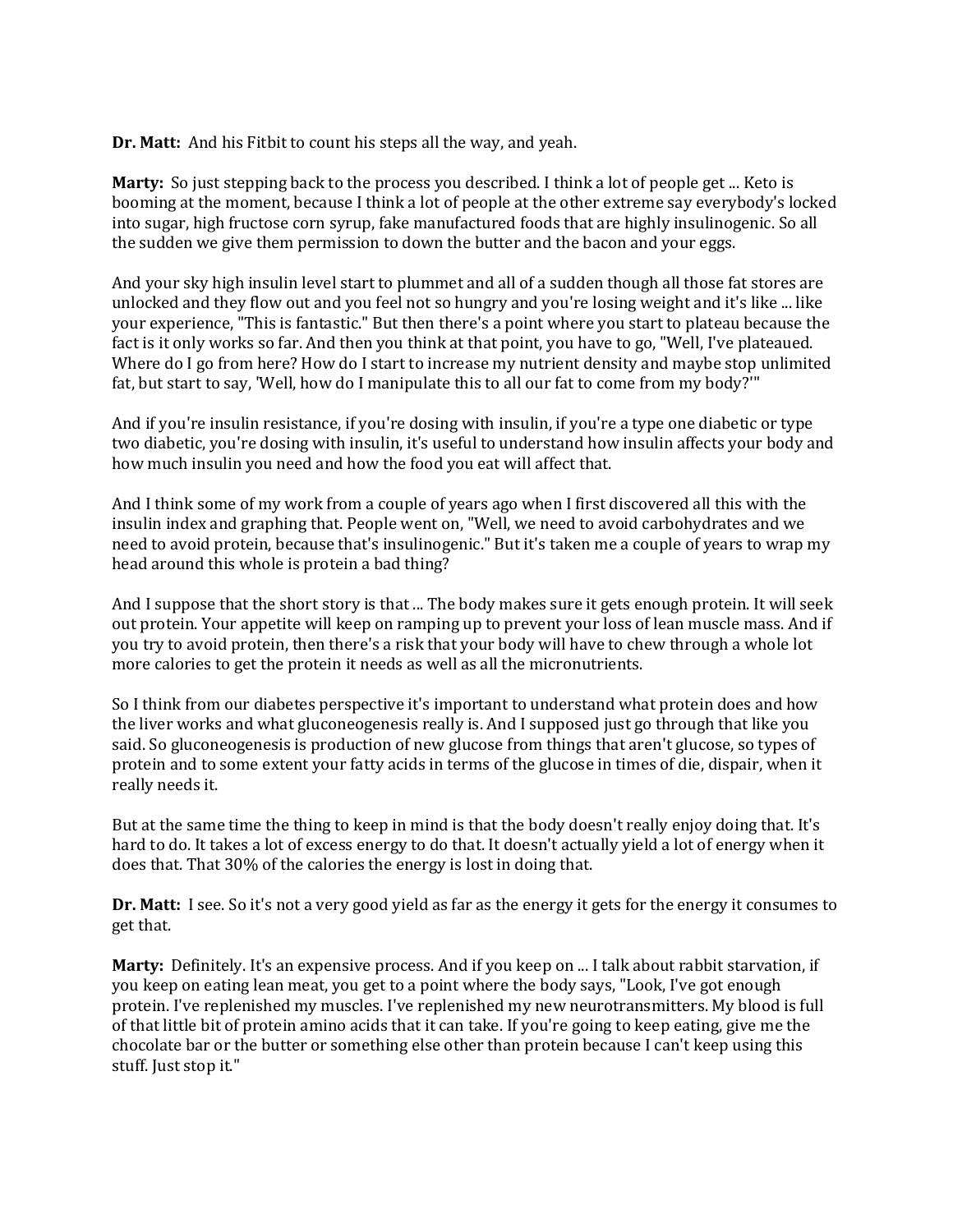And all of a sudden you'll get quite satiated if you try to eat that lean protein. But that's a good thing from a protein sparring modified fast, funnily, because then you can go, "Well, I've got the protein. I need my appetite is suppressed by the protein. And then I can start using my body fat."

But if you look at the ... it's going to appear inside the liver, what happens when we eat carbohydrates is that insulin is like a break on the glycogen stored in our liver being released into our bloodstream. So when we eat that chocolate bar or the donuts or the coke, the body says, "Okay, we've got enough glucose coming in from external, so we're going to shut that supply coming off from the liver." So that's what insulin does, it basically shuts that flow from the liver off.

When we eat protein we need insulin to metabolize that protein, but at the same time the glycogen pulls out some glucose from the liver to balance that, to keep our blood sugars balanced. But then in a type two diabetic or someone, a type one diabetics who is dosing with insulin, they may not be able to match their insulin dose with the protein ingested quite perfectly. So then they actually end up seeing their blood sugars rise because the glucose from the liver is being leached out into the bloodstream, because that balance isn't quite right.

So once you understand that you say, "Well, what's the problem here? It is my state turning into chocolate cake in my blood."

# **Dr. Matt:** Right.

**Marty:** "Or do I not actually have enough insulin at this point? Do I need more insulin or to eat less protein?" And if you're saying, "Well, once I've started to lose weight and now I need to start to build muscle to use that excess glucose and become metabolic healthy." I think you need enough protein to make sure you're building your muscles, to use the glucose rather than trying to shy away from excess protein."

And in a way the body will make sure it gets enough and not too little. And the body's got a pretty good way of regulating its own appetite to make sure you get enough as long as you're not trying too hard to go to one extreme or the other.

**Dr. Matt:** Yeah, I think getting in tune with your own body and how its feeling and its own triggers I think is very important in this whole thing, because, well, definitely when I coach folks going through a little carb or going keto right off the bat, yes, those first few days can certainly suck. And it does help if we get the electrolyte balance in check and everything like that.

# **Marty:** Definitely.

**Dr. Matt:** So there is going to be an adaptation period. However, there comes a point where your body should start feeling good if this is the right thing that you should be doing. So I think it's really important for us to not necessarily develop the Biggest Loser type mentality where they're just struggling for weeks on end, and they're getting skinny but they're crying. And it's like this really should be a somewhat enjoyable process.

**Marty:** Yeah, because if you restrict that severely unnaturally all of a sudden as soon as the cameras are off at the end of the show you're going to be into the five pizzas, and just going to feel good again.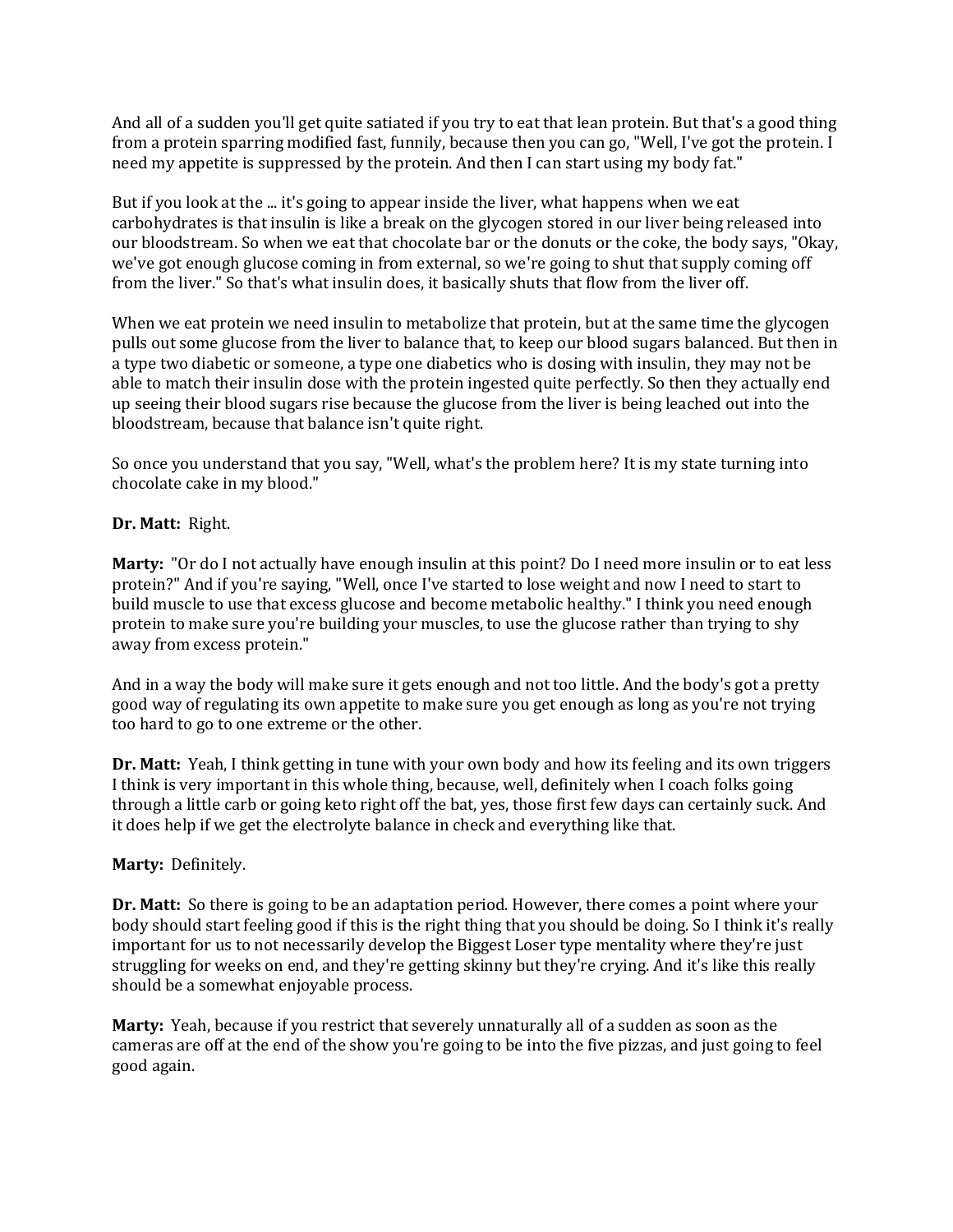**Dr. Matt:** Exactly. Last thing on protein, really there's something that I've been kind of noodling on. I'm just starting to dip my toe into this thing with the excess protein research. Is the research into mTOR activation, its pathway, and all that good stuff, have you done much digging on that? Because like I'm really in my infancy on that. But it seems pretty interesting.

**Marty:** Yeah, it's another situation where you just need to find that optimum balance point. And I suppose if you're a worm in a Petri dish, if you restrict calories and even more so if you restrict protein, your cell turnover will slow down and you won't grow as quickly and you'll live longer because your cells can effectively only turnover so many times before they burn out and die.

So if you're a worm in a Petri dish in a lab you may survive longer. But is that where I'm going to be happy? Is it going to feel good? Is it going to be warm? Is it going to be freezing cold? Is it going to look attractive to the opposite sex worms in the Petri dish?

And so I think there's a balance point. mTOR is an issue we don't want to push proteins so hard that we grow to unnatural levels, because that's an issue. But at the same time if you're looking at longevity in the world, in the real life, in a nursing home most people get to 70 or 75, and a lot of people their bones will be so brittle and the muscle will be so fatigued that they'll fall over and break the hip and never get up again and go to the nursing home or die.

It's quite tragic at that point if you don't have enough muscle mass. So to avoid protein to the point that you invoke sarcopenia, that you get muscle wasting is a real risk. So I mean, and muscle is critical to insulin sensitivity. It's central to being able to use fuel well and being metabolically healthy.

So to actively avoid protein, you may not get an optimal long-term outcomes. So it's sort of the balance point. And in that the subtext is it's good to be active, it's good to be outside seeing the sun, it's good to be happy and good to be enjoying your food to be under thrive.

So there's that balance point and I don't need to be hammering excess protein powders if you're not lifting for three hours a day. But yeah ...

But if you're actually battling cancer for therapeutic ketosis, then you don't want to be feeding you cancer cells with excess insulin and excess protein, because that will stimulate the growth of those. But most people who are avoiding protein potentially don't need a therapeutic ketogenic diet.

**Dr. Matt:** Yeah, and most folks who are needing a therapeutic ketogenic diet for something like cancer, probably aren't doing six watts per week, and trying to increase it definitely at the same time.

#### **Marty:** Definitely.

**Dr. Matt:** So one thing that I think there is some worrying information on it, I'd like to get your opinion on this, is really the cascade of how we develop insulin. You have the hypothesis that ... Or sorry, developing insulin resistance is what I should say. There's worrying thoughts that carbs are what cause insulin resistance, excess carbs.

A lot of the vegan camp say it's meat, it's overconsumption of meat that causes insulin resistance. I haven't really been able to see the science on that, so I don't quite understand where they're coming from. But I'll listen to them. But from what you studied, what are your thoughts on where this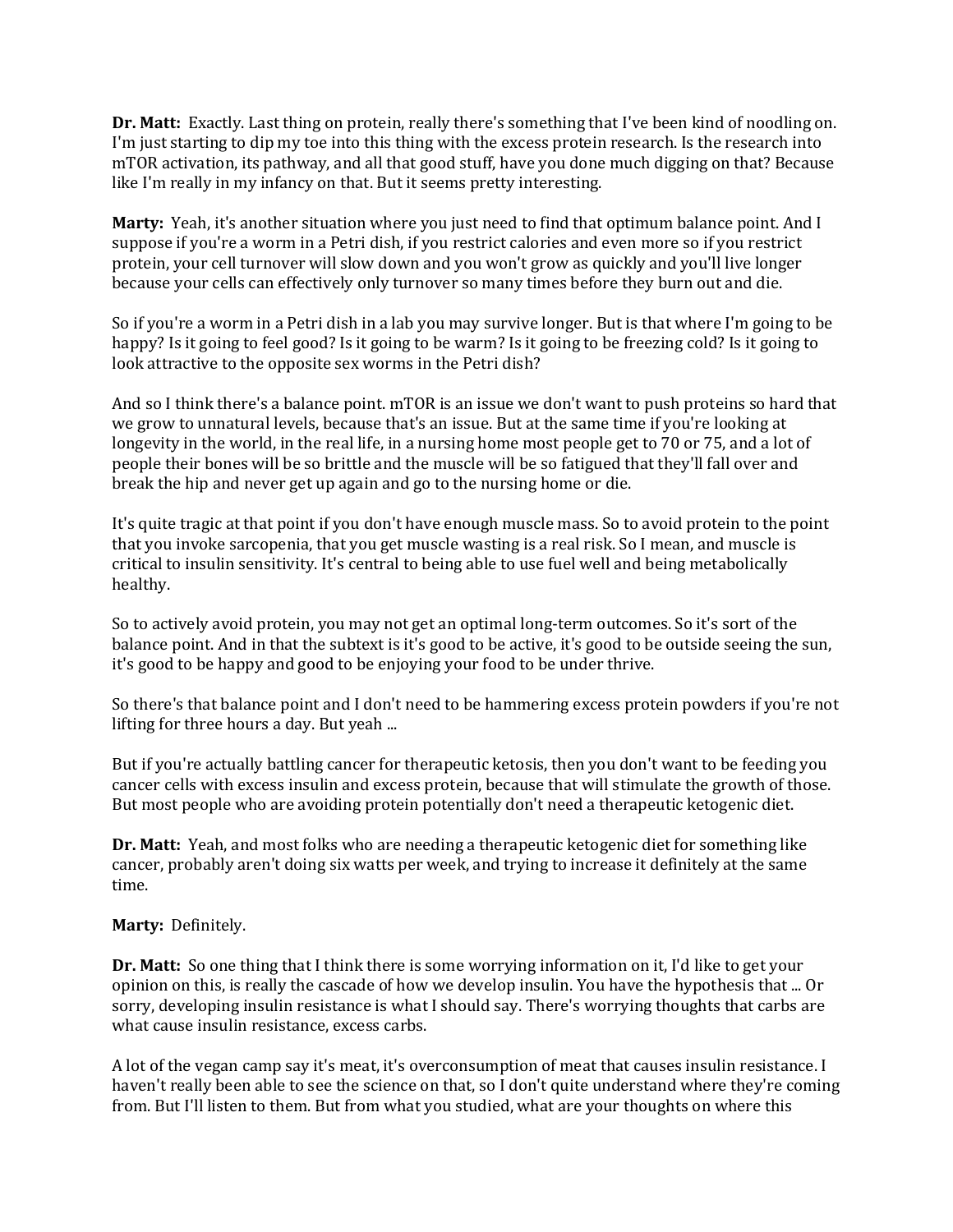insulin resistance in non-type one diabetics obviously, where does this insulin resistance start? What's kind of the trigger that you see?

**Marty:** Yeah, it's a good question, because metabolic syndrome is going to bankrupt Western society and pretty soon the whole world, because our hospitals aren't going to be able to keep up with the the cost with the cost of diabesity, they call it, just because people being diabetic and obese, and just not being productive.

**Dr. Matt:** Sorry, everyone.

**Marty:** And being so expensive to maintain.

**Dr. Matt:** I like sending X, because it sounds kind of cool. I prefer the syndrome X label, because kind of Gen X it kind of have a school flare to it. But yeah, I understand what you're saying. Metabolic syndrome is an epidemic.

**Marty:** More and more people are in that situation, but it's not really their fault. And like the medical system just says diabetes are progressive and degenerative diseases, and you just need to keep on taking more Metformin and then insulin, and then whatever, and just keep taking these drugs until you eventually die.

**Dr. Matt:** And then you go blind and we chop your feet off.

**Marty:** So scary and ...

**Dr. Matt:** Such [unclear 53:23]

**Marty:** That's better with type one diabetes and it's scary stuff.

**Dr. Matt:** It absolutely is.

**Marty:** Yeah, it's a bit of a wake-up call, like see other people, your family and get a hold, everybody in the generation above me my family has got some degree of diabetes that's quite severe and I'm going, "Wow, I've got to do something about this to make sure I don't become that." Because I have the knowledge to reverse it.

So part of it to get to the question is ... And what Jason Fung focuses on is exposure to excess insulin produces insulin resistance. So if you're a type one diabetic, if you're jammy in insulin for the carbohydrate, you're eating ... you're going to become insensitive to that insulin you're injecting like you would if you're doing alcohol or smoking or any other drug. You basically become more resistant to that and need more and more of that.

So the only way to reverse that is to reverse that situation, to swing to the other end by fasting or a low insulin diet. But there's another ... and I think that's largely true, but there's another camp, people like Iver Cummings and a lot of my smart friends on Facebook are talking about the adipose centric theory of insulin resistance, where basically insulin resistance is where your adipose tissue becomes inflamed and resistant, and basically says, "We're full. We can't keep storing all this stuff you're throwing at us. How about you talk to the brain, and the liver, and the pancreas, and the kidneys, and the eyeballs, because they're still insulin sensitive? We just take anymore."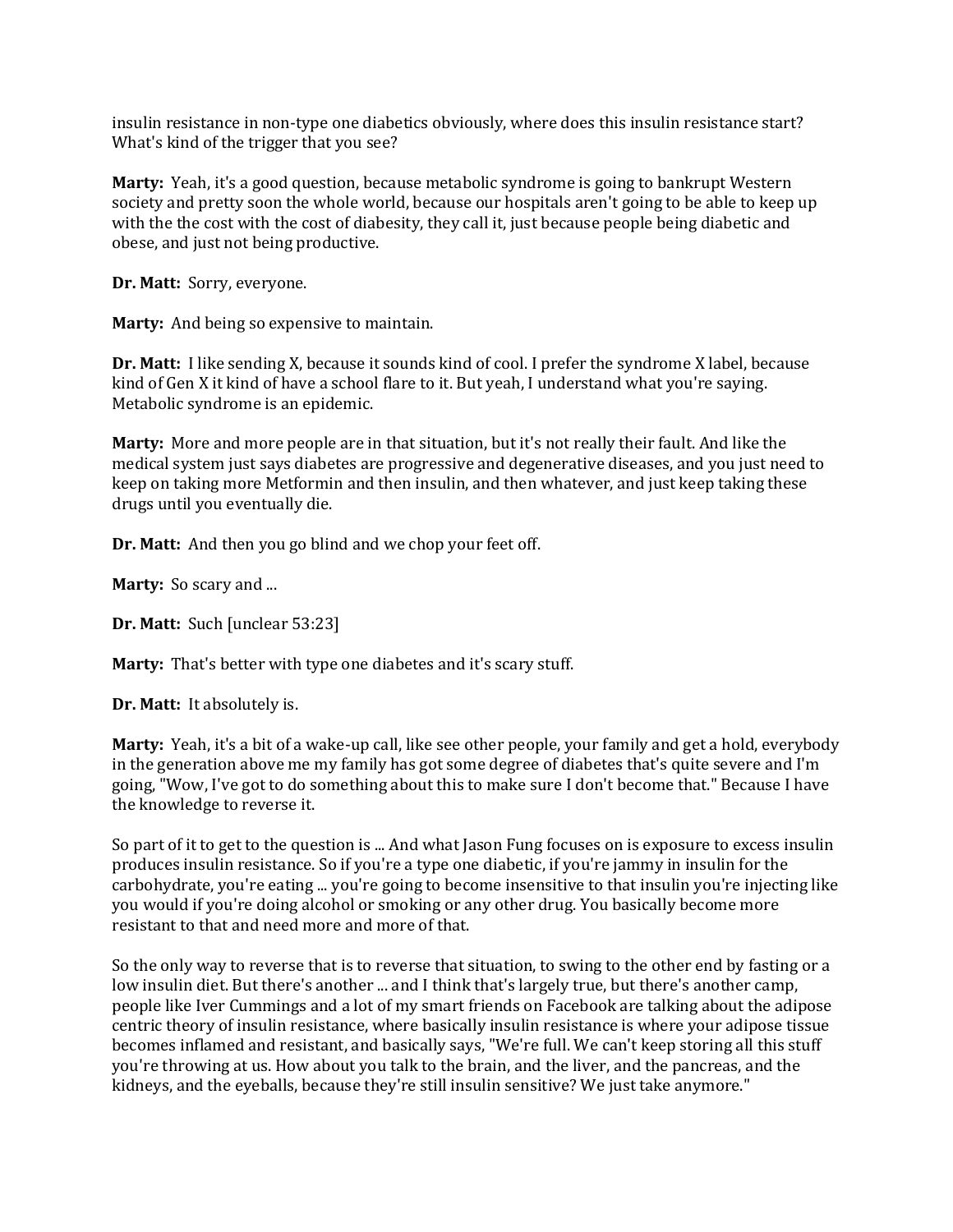And that happens at different levels for different people. They call it TOIFO - thin on the inside, fat on the outside. Anyway, you know what I mean.

## **Dr. Matt:** We get it.

**Marty:** Yeah, so for people who may look skinny, they actually may have a worse situation because the bodies that can't keep continuing to take that excess energy before it starts to jam it into the vital organs. So if you're diabetic and skinny you're probably in a much worse situation metabolically and probably may even die earlier than somebody who's able to get big before they start jamming into the brain and get out of the zone.

And so I think that's one of the more interesting theories, and then there's probably more beyond that, talking about the nutrition and your mitochondrial health, which comes back to your ability of you mitochondria to burn energy and the NAD which is a fascinating rabbit hole.

NAD decreases as we age and increases when we fast and eat nice and a bunch of other nutrients. So and that up regulates the activity and the ability to heal a mitochondria. So I think it all plays into ... it's multi-facet and we can take different aspects of it. But eating well, exercising, seeing the sun, having good relationships it all comes back to the primal paleo context.

**Dr. Matt:** Yeah, adequate grass, adequate sleep, reduction of primal stress, all that stuff.

**Marty:** On the phone all night and not seeing the sun. Yeah, so it can be complex, but the solution is quite simple.

**Dr. Matt:** Yeah, now I agree and I think we make it so much more complex than what it really needs to be and there's so much information out there, and so much ... I'm such a big believer in selfexperimentation, that so much ... so many people, they read so much information and they just keep doing a deep dive, doing a deep dive and then they find conflicting information and then they're confused.

And they kind of get this paralysis by analysis thing, where it's just like try something out, try something out. That's why I love the 30-day templates. Try something for 30 days, unless if you're smoking, doing a 5-pack a day cigarette challenge for 30 days, that will probably kill you.

But trying a paleo reset or a ketogenic reset or something like that or just focus on whole foods for 30 days, probably isn't going to tear you up too bad. You know what I mean?

**Marty:** It's worth a shot.

**Dr. Matt:** Exactly. So while we're coming out an hour and I want to be respectful of your time, I don't want to hug you all to myself here. Tell us a little bit more about your blog - Optimizing Nutrition. What led you to start that? You started in 2015, what got you to start that and also how has it evolved over the last couple of years?

**Marty:** Yeah, it just started after a sort of had that moment of realization where I thought, "This insulin index and insulin loads stuff is really important. It could be really helpful for people who are managing diabetes." And I've got that out there. I wrote a manifesto and just basically shared it as continual blog posts.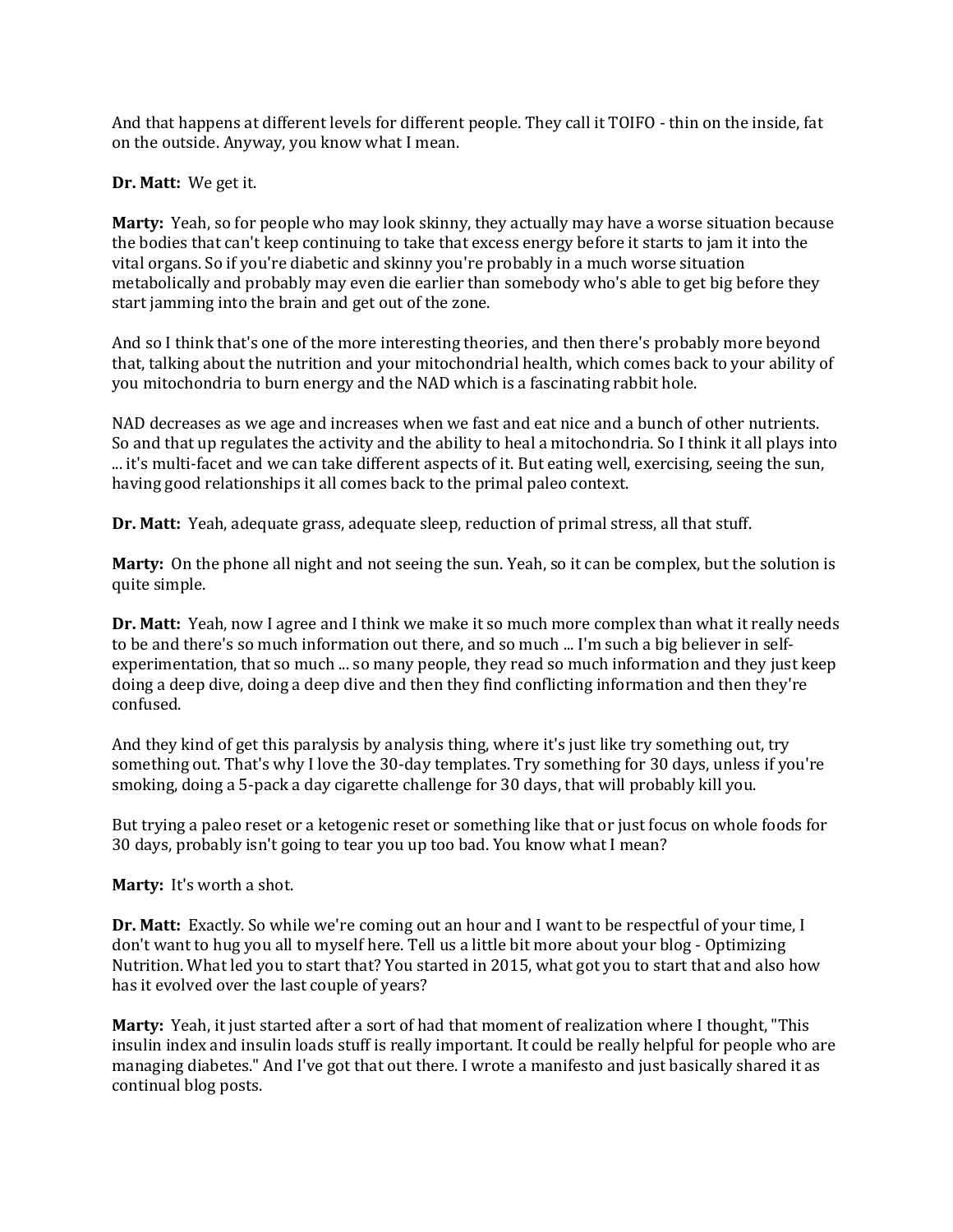But then going on, just seeing more and more issues that arise like you say on the various camps of different Facebook groups and one group warring against the other group, and you go, "Well, how can my quantitative approach answer those questions?" Like you say, "What's the simple outcome?"

I mean, sometimes the process is complex and the journey is complex, but the outcome, the final answer is quite simple. And I'm trying to get to a simple recommendation of what should I eat for that person at that time and fasting or whatever.

So I supposed I learned through researching and writing and this is sort of my journal and then I polish it a bit more and make it into blog posts, and if I spend a bit of time doing it I'd like to share it and get it out there. Yeah, so that's all it is, and me sharing that.

And then I've developed recently after developing these food lists that are individualized to different people, I realized that in everybody you can't just put them into simple buckets of - this is a person who needs therapeutic ketosis, this is a cross fitter. Everybody's eating different food and has different blood sugars, so I've developed the nutrient optimizer, which is a little toy that I've been playing around with.

Basically it looks at ... it's like My Fitness Pal that tracks your food intake, but then Chronometer tracks your micronutrients as well. And that's got a snazzy little outputs function that I can drop into a spreadsheet, work out which nutrients you're getting enough of, and which nutrients you're not getting enough of. And then identify foods that will then complement that. So I don't care really if you eat fish and veggies or meat only or whatever both.

**Dr. Matt:** I love the folks on your page that want to do a bacon only diet or some crazy stuff like that.

**Marty:** And I can tell you all of the nutrients you're not getting if you only eat bacon. And there's a lot of ... and you might end up in a hospital with kidney failure. But you can and your lose weight for a while.

But yeah, we can refine that. We can identify the foods that will complement your current situation, and then as you blood sugars improve you basically level up to the next situation and you've refined your diet a bit more and you filled those nutrient gaps.

In a couple of weeks later we can update that list and say, "Well, this is what you need to put on your fridge. This is what you need to take shopping with you and say, 'Where do I find these foods? And how do I put them in my frying pan and get more into my mouth.'" And hopefully it's that's simple.

So yeah, that's a little project that is going well so far. And eventually I'd like to develop it into some sort of automated system, bit of an app or web interface, so some membership abilities so I can built it, make it more viable for more people to use.

**Dr. Matt:** Absolutely. And that nutrient optimizer thing, I just think that's so cool when you're putting out all these ... sharing all these folks that have signed up with it on your Facebook page and stuff. And I want to be one of those eventually.

**Marty:** It's going to be great, man.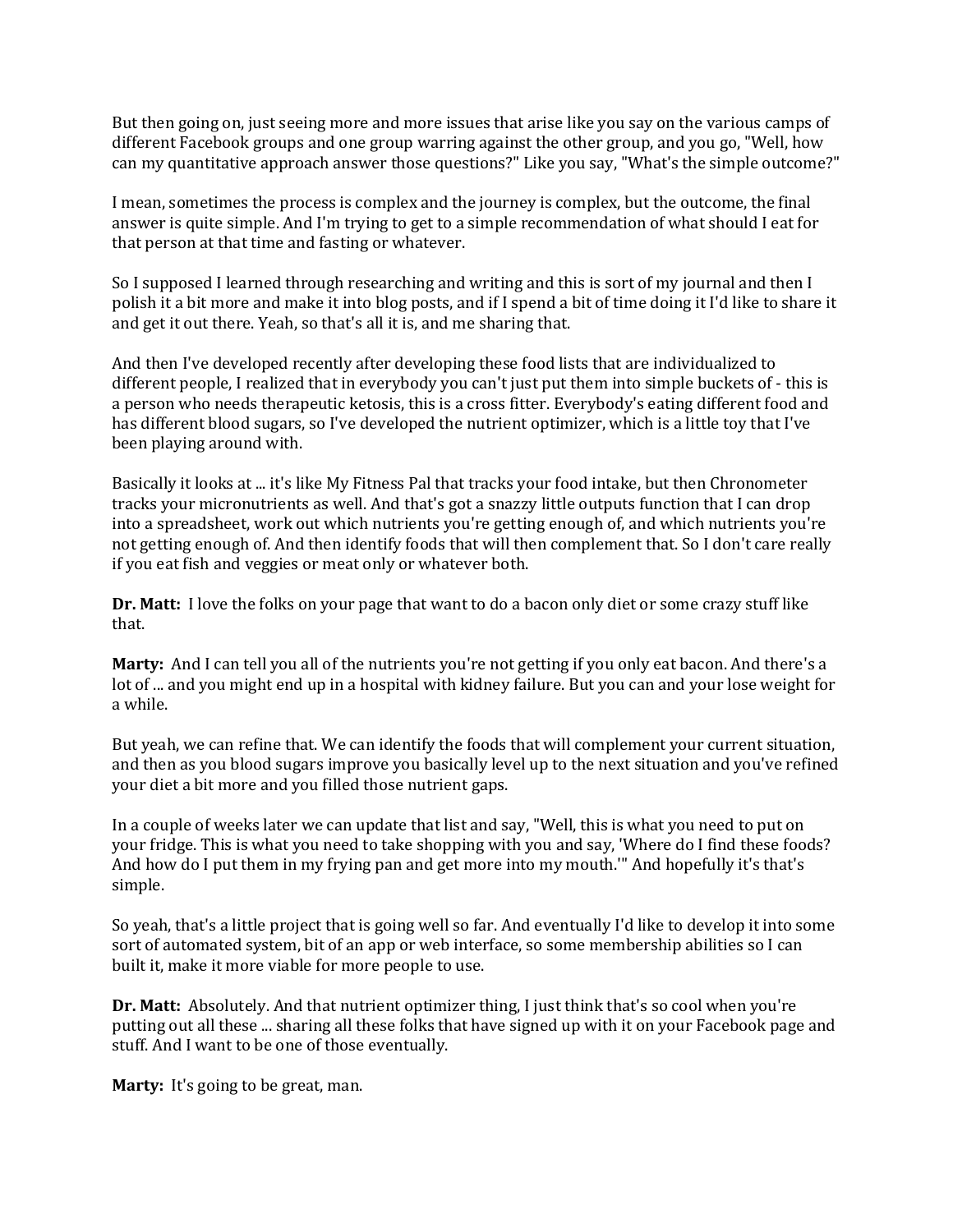**Dr. Matt:** I did sign up with Chronometer. I just haven't taken the time to put all the inputs in. But we'll get cracking on that and we'll share it on your stuff and share it on mine, so folks can track along. And I really think that if I could take one thing away from that nutrient optimizer I think it's just really cool about seeing where you're fishing at and then you have, bam, a one page spreadsheet showing the best foods you could possibly do.

Kind of like that we talked about on that one post. Somebody, I think it was an egg only diet. And these are ... and you show the nutrients that were missing on that and it turns out spinach would be a great adjunct to fill in the gaps that eggs are missing.

I took that and I'm like, "Boom, spinach omelets. I'm good." And that's my breakfast now.

**Marty:** Definitely. I have ... I eat a lot of frozen spinach, because every lists - spinach is the answer.

**Dr. Matt:** It is. It's top of every list that I see. I'm like, "Oh, that's a surprise. Spinach."

**Marty:** I don't like watercress, and I don't do a lot of liver, but spinach, yes, definitely spinach. And personally I eat a lot of canned mackerel and I used to eat sardines, but I've grown to like the mackerel more. And you can get liver tablets as desiccated.

**Dr. Matt:** I've seen that. I haven't tried them. Where do you get yours from?

**Marty:** Most of our groceries come from iHerb, so from the States. So yeah, I get it through iHerb and yeah.

**Dr. Matt:** Oh, yeah, for the listeners who don't know Marty is not here in the States. I don't know if you could tell that or not. But he's not State side here.

**Marty:** Yeah, in Brisbane, Australia.

**Dr. Matt:** So Marty, to finish up. Tell us a little bit, where can my listeners go to check you out? How can they contact you? What's the best way to really keep up on what you're doing? And if they want to learn more, how do they contact you?

**Marty:** Yeah, I have a very active virtual avatar that has ... it's an Optimizing Nutrition Facebook page. I'm on Twitter as well @optimizingnutrition. There's the Optimizing Nutrition website, which is the blog, which goes into way too much detail and a bunch of obscure rabbit holes in the world of diet nutrition.

**Dr. Matt:** I love it. I don't care what you say. That blog is awesome.

**Marty:** Some people have that response, but some people go, "Man, it's just too much information. What do I do?" And that's sort of where the nutrientoptimizer.com is a whole different page that's meant to be fairly simple, that takes you through what the nutrient optimizer is about.

You can apply, there's a little application form that'll tell you ... that asks you a bunch of questions about who are you, what are your goals, what are your blood sugars, what's your weight, what's your body fat, and where do you want to go. And then you can send it to me. I'm charging a nominal fee of \$30 US.